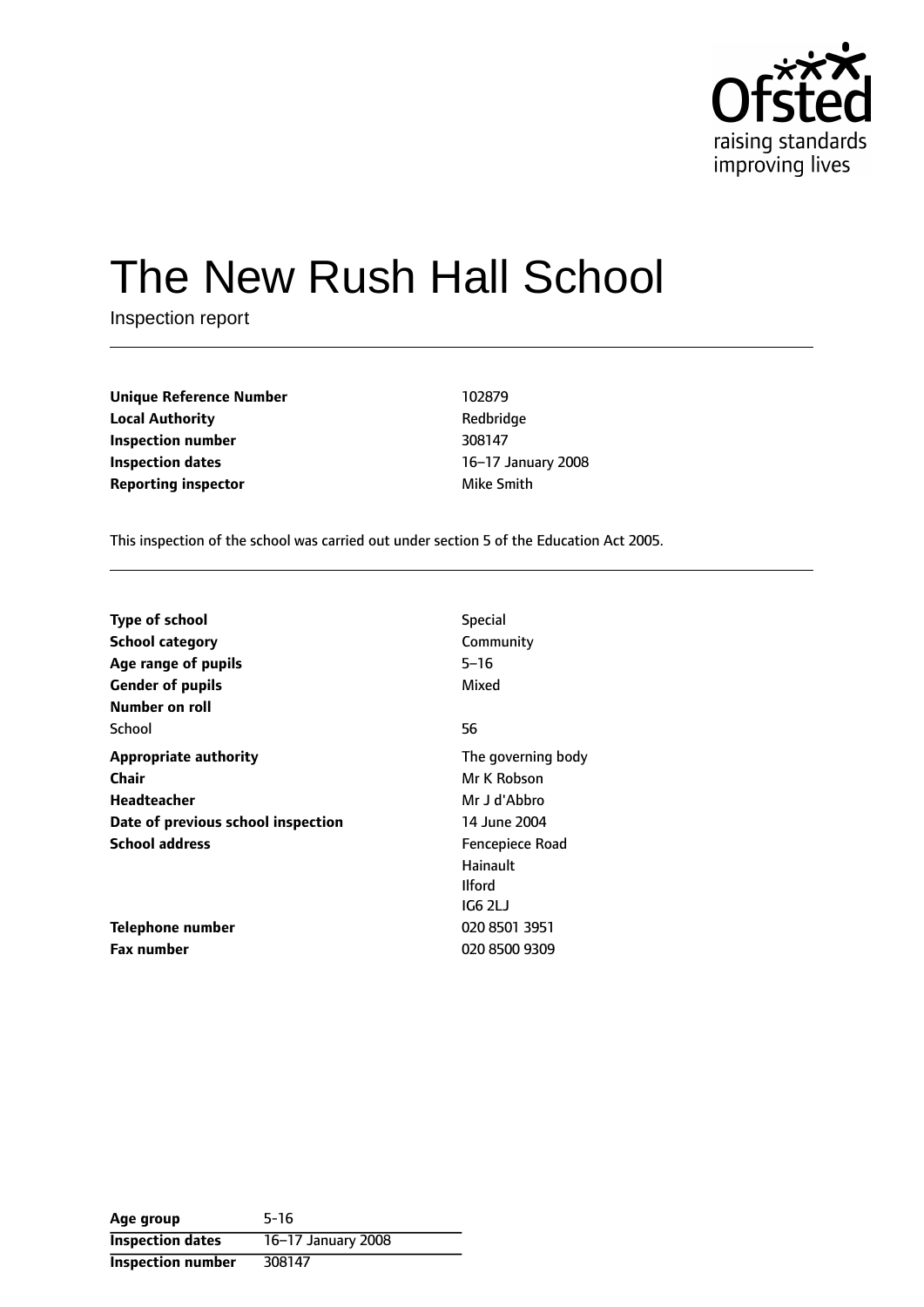.

© Crown copyright 2008

#### Website: www.ofsted.gov.uk

This document may be reproduced in whole or in part for non-commercial educational purposes, provided that the information quoted is reproduced without adaptation and the source and date of publication are stated.

Further copies of this report are obtainable from the school. Under the Education Act 2005, the school must provide a copy of this report free of charge to certain categories of people. A charge not exceeding the full cost of reproduction may be made for any other copies supplied.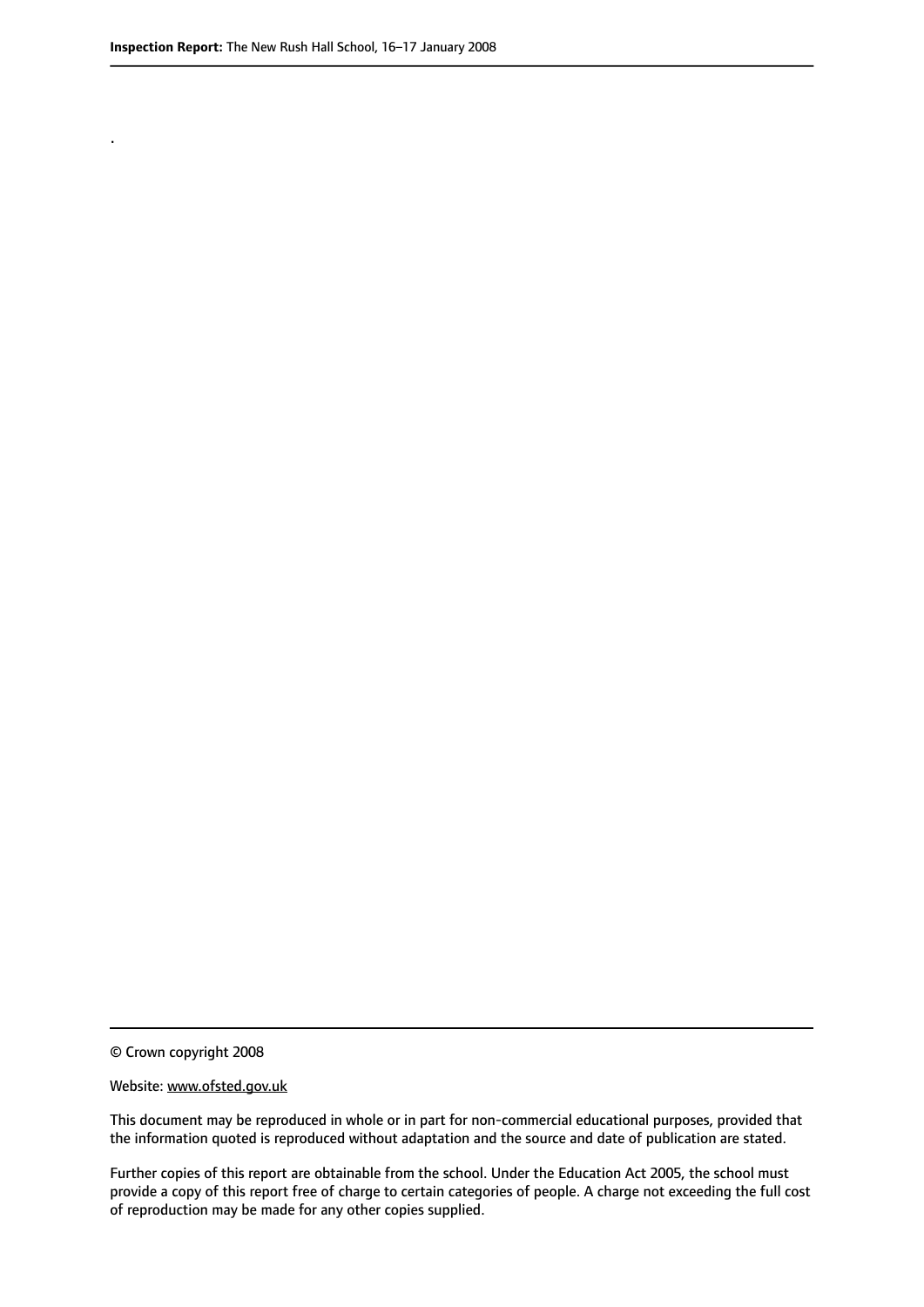# **Introduction**

The inspection was carried out by one Additional Inspector.

## **Description of the school**

New Rush School provides for pupils who have statements of special educational needs for a range of behavioural, emotional and social difficulties (BESD). A small number of pupils come from other London boroughs as well as Redbridge. Pupils come from a diverse and predominately white British background, with boys significantly outnumbering the girls. Two pupils are looked after by the local authority, and a high percentage of pupils take up their entitlement to free school meals. The school is part of a Federation that includes a range of provisions including a behaviour support outreach team working in a number of primary and secondary schools. In 2005, the school acquired the status of Specialist School for BESD. The school has achieved the Healthy School Award, and the Financial Management Standard Quality Mark as well as a range of other prestigious awards. The school is in the process of developing a multi-agency early years unit to open at the end of January 2008.

## **Key for inspection grades**

| Grade 1 | Outstanding  |
|---------|--------------|
| Grade 2 | Good         |
| Grade 3 | Satisfactory |
| Grade 4 | Inadequate   |
|         |              |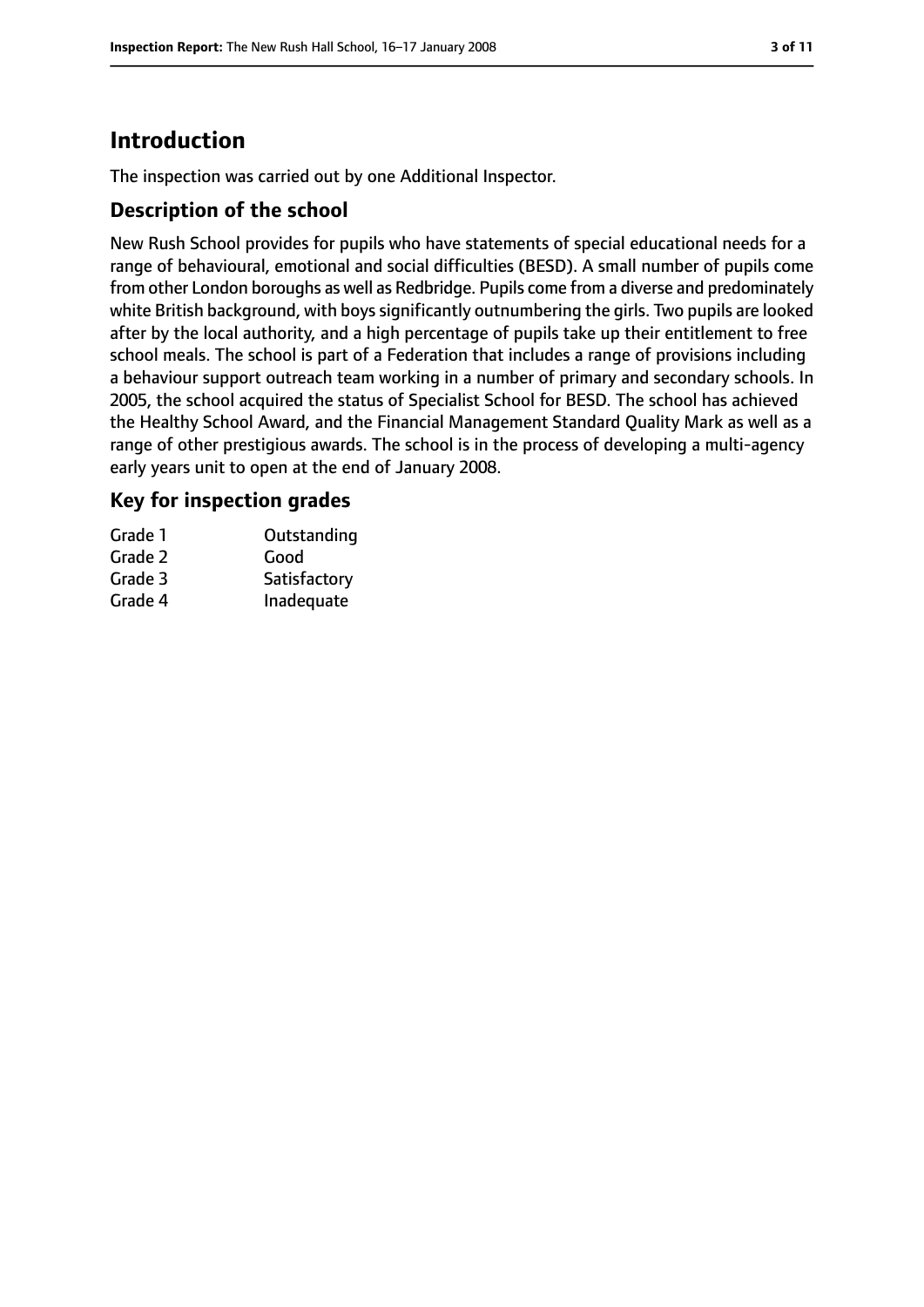# **Overall effectiveness of the school**

#### **Grade: 1**

This is an outstanding and innovative school where leadership and management promote high quality care and education, and puts pupil achievement at the heart of all decision making. The headteacher, head of school and business manager work very effectively together and have a clear strategic vision for school improvement. Senior managers have clear roles and responsibilities and ensure that consistent practices support the smooth running of the school. This enables all pupils to make the very best of their learning opportunities. Together with a committed and caring staff, senior managers and well-informed governors continue to improve school provision through thorough monitoring and effective self-evaluation procedures. Development planning clearly shows the school has a clear understanding of what needs to be improved and what strategies it needs to employ to achieve success. A parent, reflecting the views of many, wrote, 'An excellent school. My child has improved beyond measure since joining the school four years ago'.

On entry, pupils' attainment is consistently below the national average as a result of poor attendance and the specific barriers to their learning. By the time they leave school they attain broadly average standards. Many pupils achieve age related standards and do very well in their GCSE examinations and other accredited courses. Given their low starting points the achievement and progress of the majority of pupils are outstanding. For the past five years the school has been in the top 5-20% of all schools in relation to the rate of progress pupils make. Pupils develop confidence through their successes, and appreciate being valued by staff and in turn, begin to value themselves. This helps to support their social and behavioural development, and encourages them to manage their own behaviour and learning. Pupils' outstanding progress is due to the excellent relationships, teamwork, curriculum, care, support and guidance and the good teaching they receive for their individual needs. There is an emphasis for all pupils on independent learning, making choices and achieving their individual challenging targets. Pupil assessment and the tracking and analysis of their progress are effective and any underachievement is quickly spotted and addressed. The school is aware of the need to share the very best practice in teaching and learning more effectively across the school, particularly in the areas of assessment and planning.

The curriculum offers a relevant, interesting and challenging range of learning activities that effectively meets the needs of all pupils. Information and communication technology (ICT) very effectively supports pupils' learning and innovative practice and excellent resources enhance access to more diverse and enriching opportunities. The curriculum effectively supports pupils' personal development and visits into the community and visiting specialists very effectively support pupils' learning. Additional learning opportunities arranged outside of school are excellent and greatly contribute to pupils' knowledge and overall achievement. Lunchtime clubs and extended trips enrich pupils' learning and very effectively support their confidence and personal development. There are very strong links with mainstream schools. There are opportunities for pupils to work alongside their mainstream peers whenever it is seen to meet the needs of individual learners. Many pupils aspire and succeed to full-time reintegration to mainstream school. Pupils' spiritual, moral, social and cultural development is excellent. They are encouraged to have positive attitudes and empathy towards others and they learn to take control of their behaviour. Attitudes to learning are excellent and pupils engage very enthusiastically in all activities. Attendance is satisfactory overall, and many pupils across the school make good and outstanding improvements in their attendance and the school does all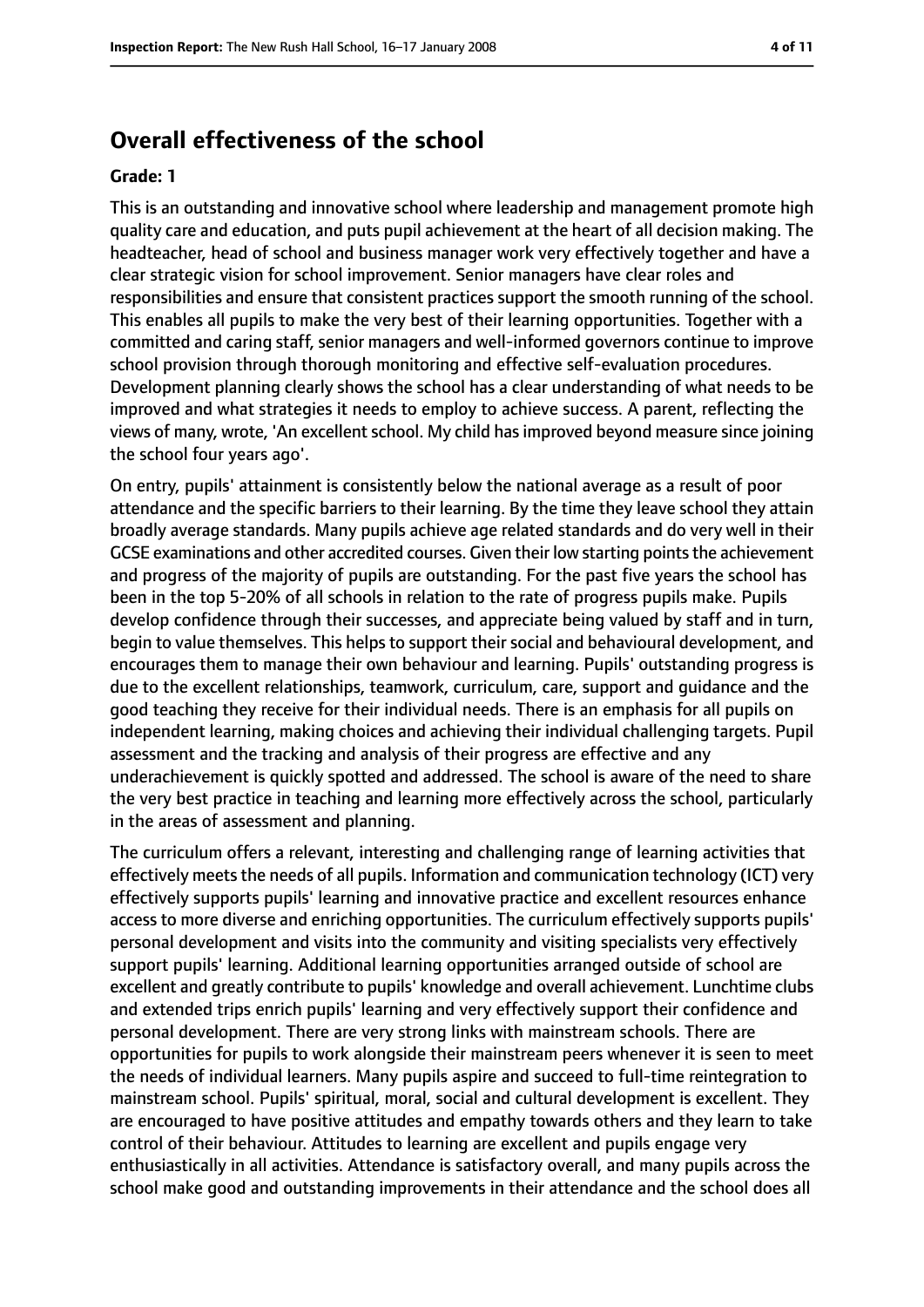it can to encourage and reward improvements. One pupil remarked, 'I never used to attend school, but I love it here and I am learning a lot'. Since the last inspection, the school has continued to improve in all areas at an excellent rate. Curriculum provision has improved and pupils are very clear what they need to do to improve. The Outreach Service works in mainstream schools offering support to teachers and pupils. The team are very well led and managed, and their skills in working with pupils who present challenging behaviour is clearly recognized and appreciated by the schools. Training offered to teachers and schools results in excellent evaluations.

Leadership and management are clearly having a positive impact on the learning provision, which is enabling pupils to achieve and make continued excellent progress. The capacity to continue to improve and develop innovative practices is excellent.

#### **What the school should do to improve further**

■ Ensure that the very best practice regarding the use of assessment for planning is effectively shared by teachers across the school.

# **Achievement and standards**

#### **Grade: 1**

Primary aged pupils make excellent gains in English, mathematics, science and ICT and in their social and interpersonal skills. This continues into the secondary department where pupils' make good to excellent gains in all subjects across the curriculum. There is no significant difference in the achievement of different groups of pupils. Parents are very happy with the progresstheir children make both personally and academically. A parentsaid, 'My son has made immense progress since being at this school, both academically and in his personal development'. All pupils achieve a range of relevant accreditation by the time they leave school and they are well prepared to take on the challenges of further education or the world of work. Procedures for assessing and tracking pupils' progress are well established and data is analysed and used to identify where there may be any underachievement.

# **Personal development and well-being**

#### **Grade: 1**

Pupils' personal development and well-being are outstanding. Excellent relationships and mutual respect between staff and pupils are clearly evident and result in a very positive learning environment. Pupils say they thoroughly enjoy their lessons and the interesting trips that support their learning. One pupil said,' Lessons are fun and I get lots of help to control my temper'. Pupils are encouraged to think of others and work in the community makes them reflect on the lives of others and consider their own place in society. Pupils relish taking responsibility whenever they are able, for example, being a school council representative. Many pupils make excellent improvements to their attendance and their achievement is suitably celebrated and rewarded. Pupils demonstrate their understanding of their rights and responsibilities in the way in which they increasingly begin to manage their own behaviour and consider resolutions to any difficulties. They know how to keep themselves healthy and safe and understand the importance of regular exercise. Pupils learn useful skills through taking part in enterprise and fund raising events. Older pupils take part in community and work experience placements and learn useful skills that will stand them in good stead when they leave school.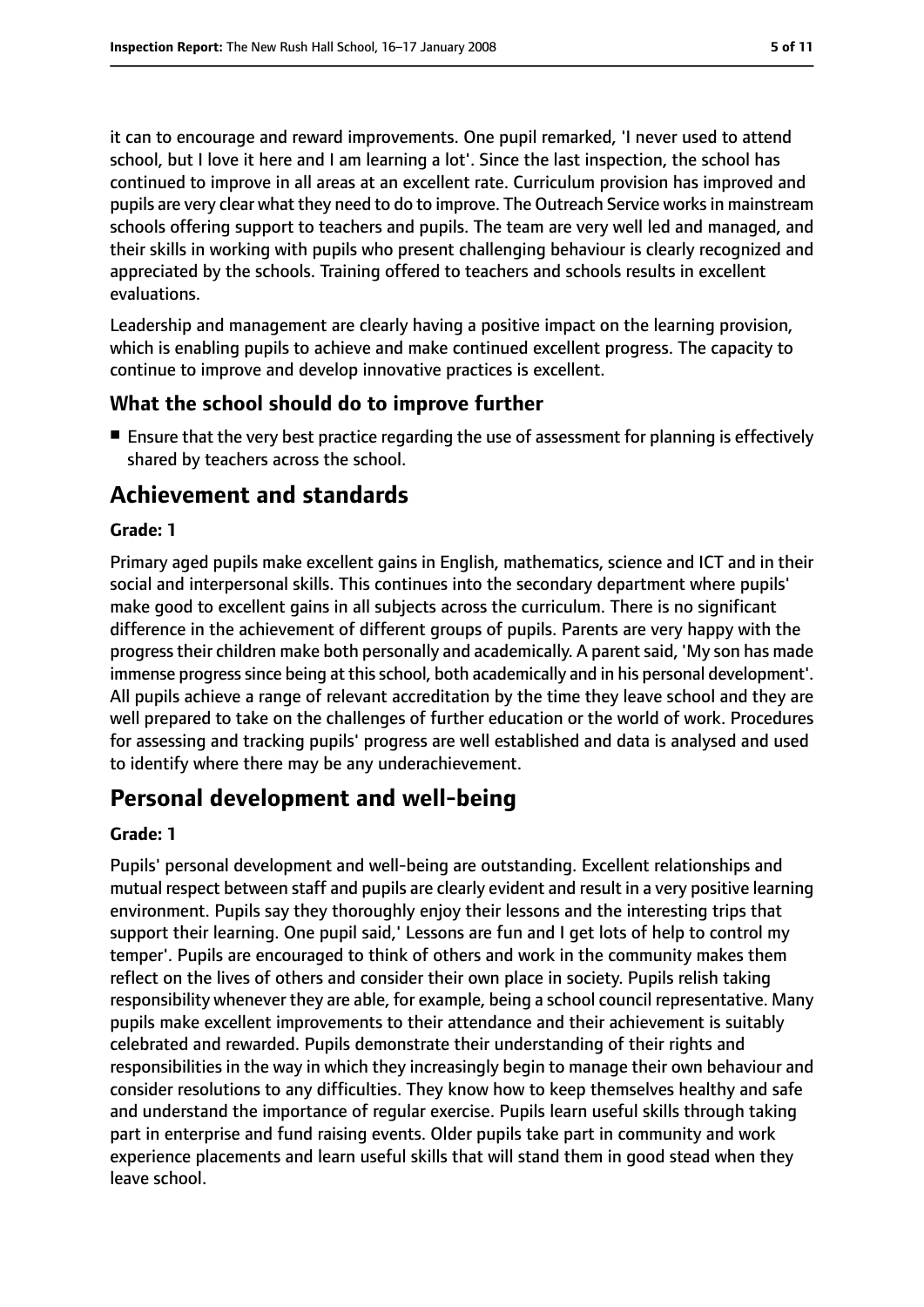# **Quality of provision**

# **Teaching and learning**

#### **Grade: 2**

Pupils thoroughly enjoy their learning because activities are made interesting, fun and they are keen to do well. Excellent relationships enable pupils to gain confidence to do their best in a positive and supportive environment. Teaching and learning are consistently good overall and the excellent teamwork and support for their individual needs, ensures pupils make at least good, if not excellent progress in their learning and in achieving their challenging targets. The management of pupil behaviour is consistently good and is built upon mutual respect and clear expectations. All staff are committed to improving their skills and practice, and welcome the opportunities for support and professional development. The very best practice could be shared more effectively across the school. Some teachers are better than others at using pupil assessment information to set appropriately challenging work for pupils. Learning support assistants make a significant contribution to encouraging pupils' confidence and supporting their progress and achievement. Resources, including information and communication technology, are very effectively used to support pupils' learning and their effort and achievement is celebrated at every opportunity.

### **Curriculum and other activities**

#### **Grade: 1**

The curriculum is excellent and pertinent to the needs of all pupils. It is constantly under review to reflect the focus of the school's specialist status and to ensure it continues to meet the ever-changing needs of the pupils. It fully supports pupils' personal development and encourages pupils to become more responsible for managing their own learning and behaviour. Relevant and practical activities provide a motivating context for the development and reinforcement of essential skills and there is an appropriate emphasis on the importance of keeping healthy and undertaking exercise. Importance is given to supporting pupils' additional literacy, numeracy and ICT skills. Pupils particularly enjoy the educational visits, which very effectively support their learning. The personal, health, social and citizenship, curriculum is particularly effective in developing pupils' life skills and their understanding of their place in the community. Work related learning, enterprise projects and work experience opportunities help prepare pupils for when they leave school. In addition, pupils can learn building, plumbing, painting and maintenance skills in specialist workshops. A range of additional activities further enrich pupils' learning, including, gardening, digital authoring, photography, dance and drama. The excellent two-way links and partnerships with mainstream schools offer further valuable opportunities for pupils in all schools to study and learn alongside each other.

#### **Care, guidance and support**

#### **Grade: 1**

The care, guidance and support for pupils are outstanding. The combination of efficient school procedures and practice keeps pupils safe and secure while helping them to acquire the skills of self-management. There are clear measures for safeguarding pupils, which are understood by all staff. Very effective teamwork ensures that there are consistent approaches and support for all pupils and personal respect is emphasised at all times. Pupils receive excellent individual guidance that ensures that they make excellent progress with their personal and academic development. There is very effective partnership with support agencies, which ensures that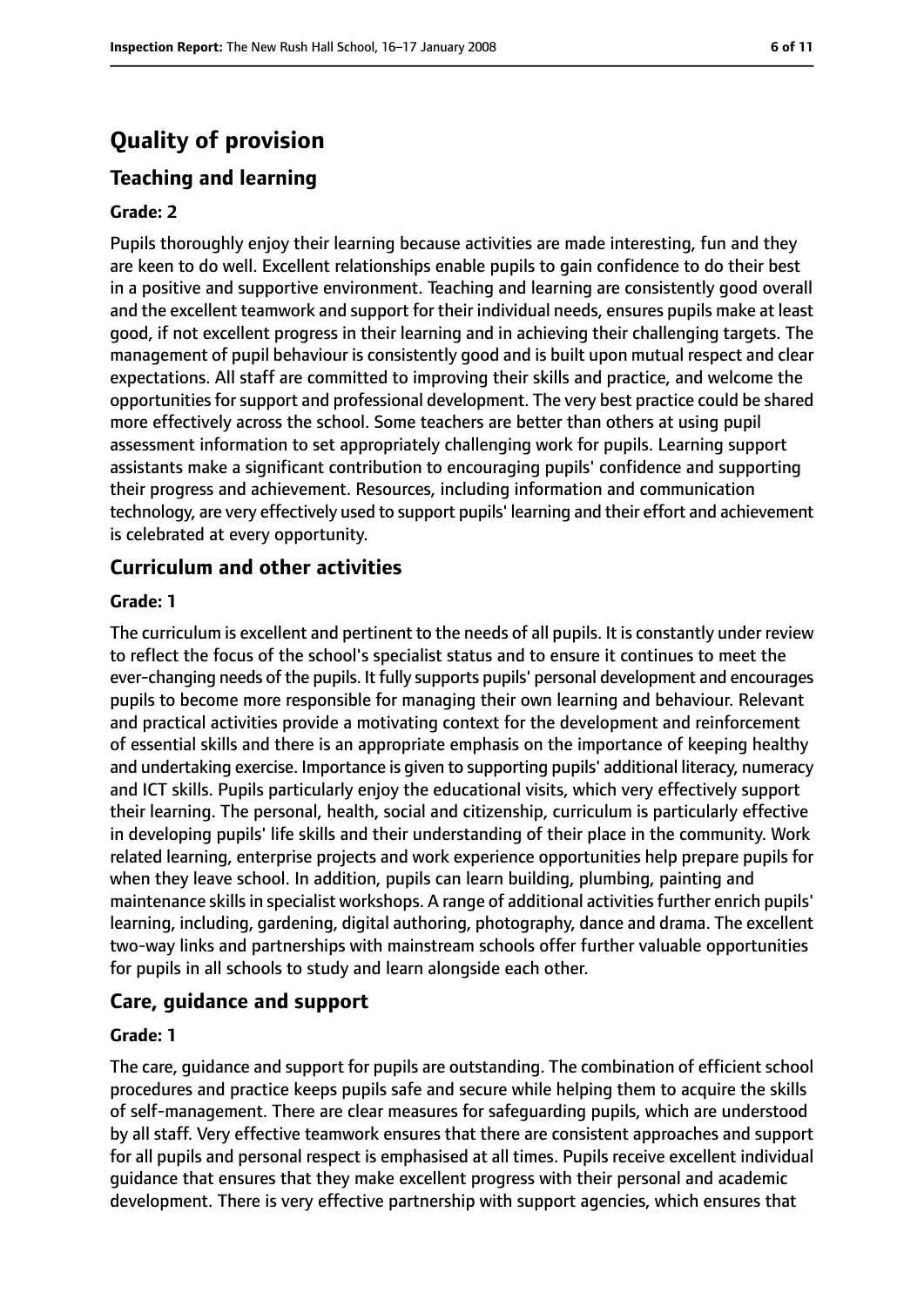the specific needs of pupils are well met. The partnership with parents and the communication between school and home are excellent. A parent wrote, 'I can always contact someone if I have an issue to resolve and I find all the staff to be helpful, good listeners and proactive in their response to any problem'.

# **Leadership and management**

#### **Grade: 1**

Leadership and management are outstanding. The headteacher and governors give excellent strategic guidance and encouragement to all staff, and the head of school and business manager ensure that the high quality of practice is consistently maintained. Senior staff are fully committed and effective in fulfilling their responsibilities, ensuring the smooth and positive running of the school. There is a clear focus on continual school improvement for the benefit of pupils. The impact of everyone's work is clearly reflected in the outstanding care, guidance and support for pupils and the excellent progress they make. Through wide and effective consultation and self-evaluation, areas for improvement and strategies for action are clearly identified. There are high expectations made of staff, their work is valued and morale is high. They, in turn, have high expectations of pupils. Parents and pupils appreciate the care and dedication of staff in not 'giving up' and having positive aspirations for them. The school works extremely effectively with external support agencies ensuring that appropriate planning and support are coordinated to support pupils' individual needs. A parent summed up the feelings of many when she said,' I am very pleased with my son's progress and I feel that finally, he is in a school that understands him and meets his needs. He is motivated to learn, enjoys school and is doing better than ever before. Thank you'.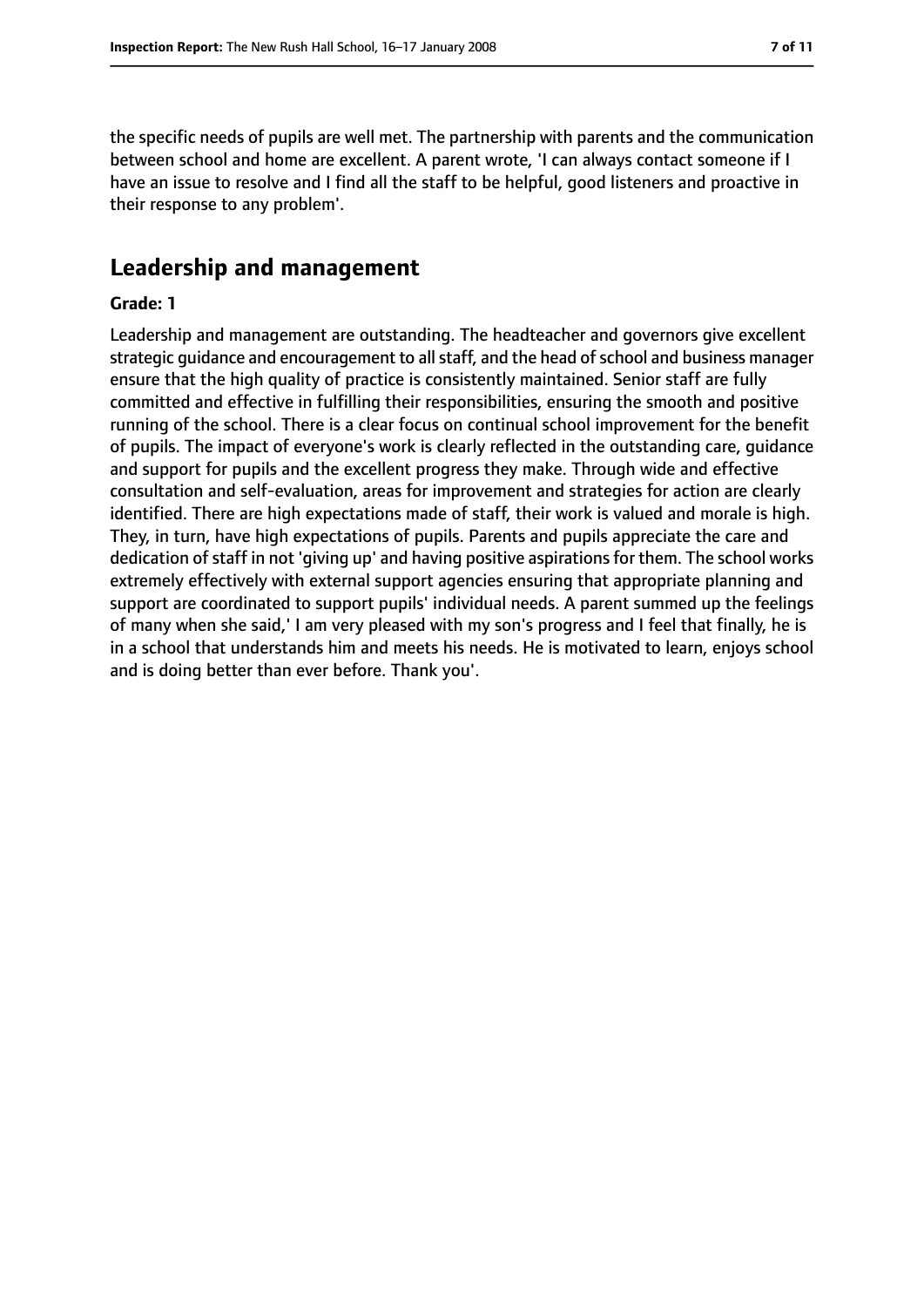**Any complaints about the inspection or the report should be made following the procedures set out in the guidance 'Complaints about school inspection', which is available from Ofsted's website: www.ofsted.gov.uk.**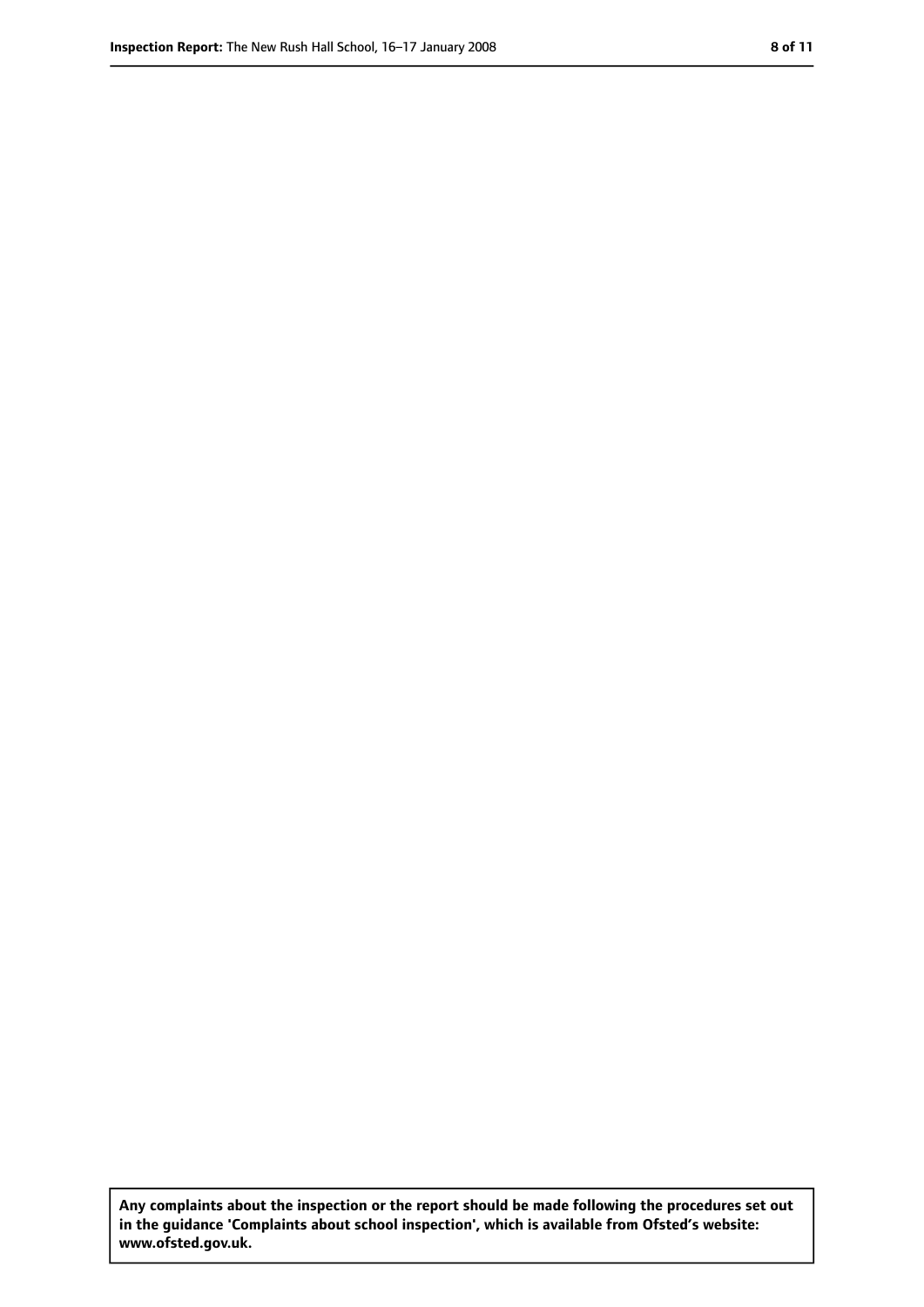#### **Annex A**

# **Inspection judgements**

| Key to judgements: grade 1 is outstanding, grade 2 good, grade 3 satisfactory, and | <b>School</b>  |
|------------------------------------------------------------------------------------|----------------|
| grade 4 inadequate                                                                 | <b>Overall</b> |

# **Overall effectiveness**

| How effective, efficient and inclusive is the provision of education, integrated<br>care and any extended services in meeting the needs of learners? |     |
|------------------------------------------------------------------------------------------------------------------------------------------------------|-----|
| Effective steps have been taken to promote improvement since the last<br>inspection                                                                  | Yes |
| How well does the school work in partnership with others to promote learners'<br>well-being?                                                         |     |
| The capacity to make any necessary improvements                                                                                                      |     |

## **Achievement and standards**

| How well do learners achieve?                                                                               |  |
|-------------------------------------------------------------------------------------------------------------|--|
| The standards <sup>1</sup> reached by learners                                                              |  |
| How well learners make progress, taking account of any significant variations between<br>groups of learners |  |
| How well learners with learning difficulties and disabilities make progress                                 |  |

# **Personal development and well-being**

| How good is the overall personal development and well-being of the<br>learners?                                  |  |
|------------------------------------------------------------------------------------------------------------------|--|
| The extent of learners' spiritual, moral, social and cultural development                                        |  |
| The extent to which learners adopt healthy lifestyles                                                            |  |
| The extent to which learners adopt safe practices                                                                |  |
| How well learners enjoy their education                                                                          |  |
| The attendance of learners                                                                                       |  |
| The behaviour of learners                                                                                        |  |
| The extent to which learners make a positive contribution to the community                                       |  |
| How well learners develop workplace and other skills that will contribute to<br>their future economic well-being |  |

## **The quality of provision**

| $\mid$ How effective are teaching and learning in meeting the full range of the $\mid$<br>learners' needs? |  |
|------------------------------------------------------------------------------------------------------------|--|
| How well do the curriculum and other activities meet the range of needs  <br>and interests of learners?    |  |
| How well are learners cared for, guided and supported?                                                     |  |

 $^1$  Grade 1 - Exceptionally and consistently high; Grade 2 - Generally above average with none significantly below average; Grade 3 - Broadly average to below average; Grade 4 - Exceptionally low.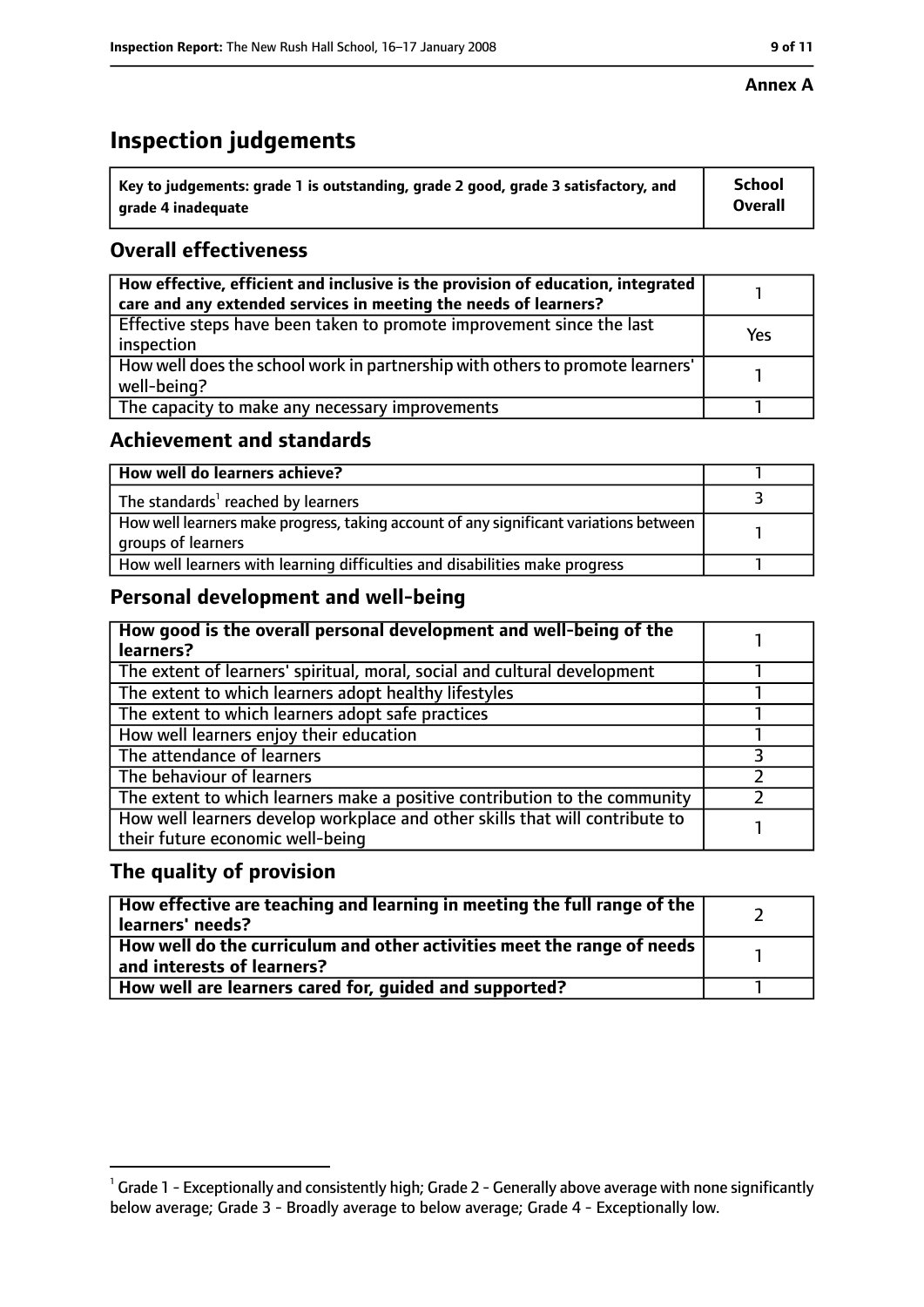# **Leadership and management**

| How effective are leadership and management in raising achievement<br>and supporting all learners?                                              |     |
|-------------------------------------------------------------------------------------------------------------------------------------------------|-----|
| How effectively leaders and managers at all levels set clear direction leading<br>to improvement and promote high quality of care and education |     |
| How effectively leaders and managers use challenging targets to raise standards                                                                 |     |
| The effectiveness of the school's self-evaluation                                                                                               |     |
| How well equality of opportunity is promoted and discrimination tackled so<br>that all learners achieve as well as they can                     |     |
| How effectively and efficiently resources, including staff, are deployed to<br>achieve value for money                                          |     |
| The extent to which governors and other supervisory boards discharge their<br>responsibilities                                                  |     |
| Do procedures for safequarding learners meet current government<br>requirements?                                                                | Yes |
| Does this school require special measures?                                                                                                      | No  |
| Does this school require a notice to improve?                                                                                                   | No  |